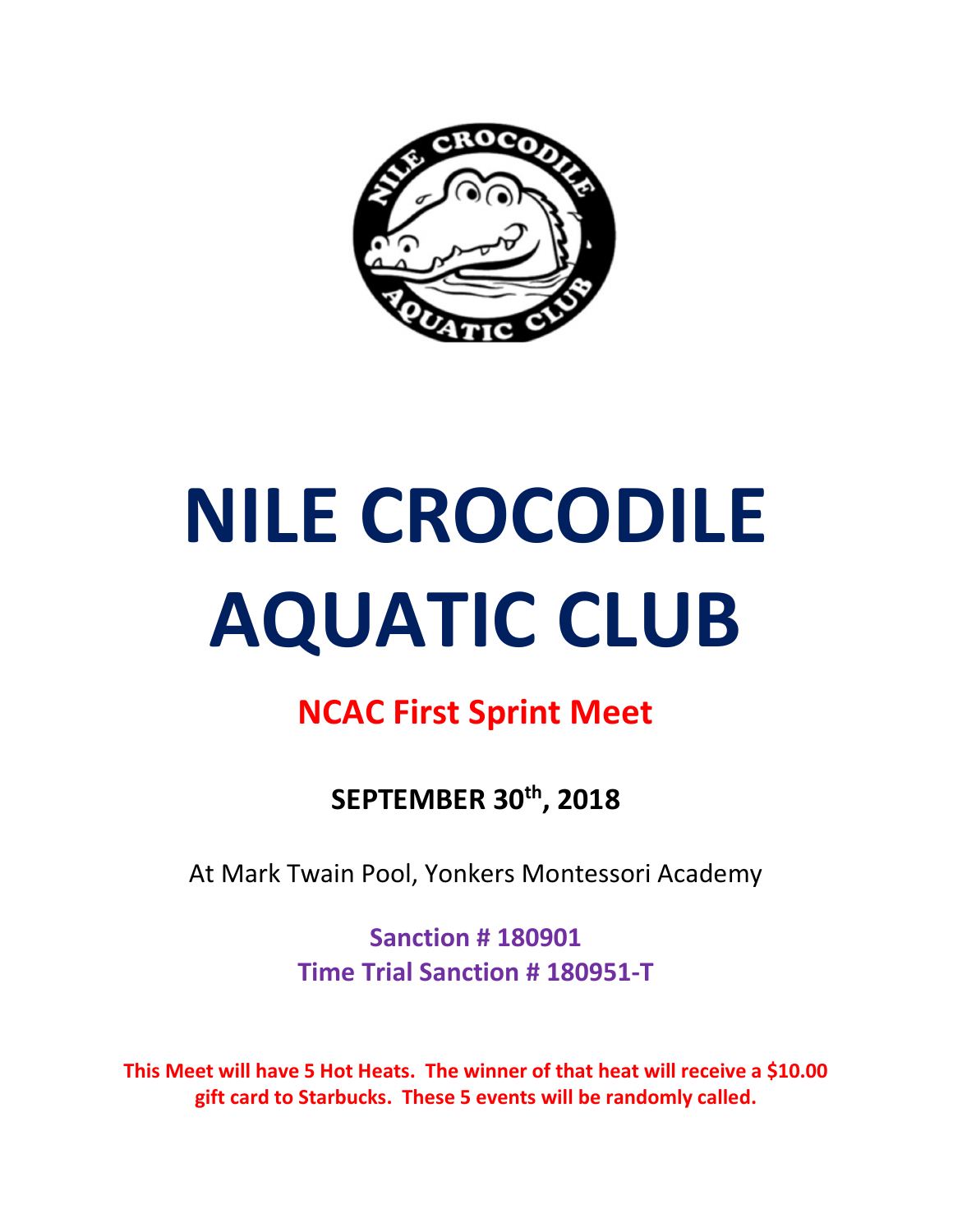## NCAC First Sprint Meet September 30<sup>th</sup>, 2018

| <b>SANCTION:</b>    | Held under the sanction of USA Swimming/Metropolitan Swimming, Inc. #.                  |  |  |
|---------------------|-----------------------------------------------------------------------------------------|--|--|
| <b>LOCATION:</b>    | Mark Twain Pool, Yonkers Montessori Academy, 160 Woodlawn Avenue,                       |  |  |
|                     | Yonkers NY 10704                                                                        |  |  |
| <b>FACILITY:</b>    | 25 Yard pool with 8 6ft lanes and non-turbulent lane lines. Colorado                    |  |  |
|                     | electronic timing system. NO SMOKING ALLOWED IN THE BUILDING.                           |  |  |
|                     | Teams are expected to police and maintain their areas on the pool deck.                 |  |  |
|                     | Athletes, parents and children are restricted to the pool area and                      |  |  |
|                     | spectators stand and are not authorized to be in any other part of                      |  |  |
|                     | the building. The pool has been certified in accordance with Article                    |  |  |
|                     | 104.2.2C (4). 12 feet in deep end, 4 feet in shallow end.                               |  |  |
| <b>SESSION:</b>     | Sunday Warm-up @ 10:00 AM Meet Starts @ 11:00 AM September30 <sup>th</sup> , 2018.      |  |  |
| <b>FORMAT:</b>      | Timed finals Deck seeding will be in place.                                             |  |  |
| <b>ELIGIBILITY:</b> | Open to all USA Swimming/Metropolitan Swimming Inc. registered                          |  |  |
|                     | swimmers. All swimmers participating in this meet must be registered by                 |  |  |
|                     | the first day of the meet. Age on 09/30/2018 will determine age for the                 |  |  |
|                     | entire meet.                                                                            |  |  |
| <b>DISABILITY:</b>  | Swimmers with disabilities are encouraged to attend. Contact the meet                   |  |  |
| <b>SWIMMERS:</b>    | director if you need special consideration. The athlete (or the athlete's               |  |  |
|                     | coach) is also responsible for notifying the meet referee of any disability             |  |  |
|                     | prior to the competition.                                                               |  |  |
| <b>ENTRIES:</b>     | Swimmers are limited to 5 events per day. The meet will be run on                       |  |  |
|                     | computer using Hy-Tek's Meet Manager. Teams must submit entries using                   |  |  |
|                     | an export file of Hy-Tek Team Manager. Email ALL entries to                             |  |  |
|                     | MagdyShokry@hotmail.com Payment must be received by                                     |  |  |
|                     | Sunday, September 30 <sup>th</sup> , 2018. An email confirming receipt of entries and a |  |  |
|                     | meet entries report will be sent to the coach. Please contact Monique if you do         |  |  |
|                     | not receive such a report within 2 days of your original email.                         |  |  |
|                     | NT (no time), paper, phone or fax entries will NOT be accepted.                         |  |  |
|                     | U.S. Mail Entries/ Payment to: Magdy Shokry 132-15 57 RD Flushing NY 11355.             |  |  |
| <b>DEADLINE:</b>    | 1: Metro LSC teams will be given priority on a first come/first served basis.           |  |  |
|                     | Metro teams' entries must be received by September 20 <sup>th</sup> , 2018.             |  |  |
|                     | 2: The final entry deadline for this meet is September 26 <sup>th</sup> , 2018          |  |  |
|                     | 3: Metro entries received between September $19^{th}$ , and September $25^{th}$         |  |  |
|                     | and all entries from other LSC's will be entered in the order they were                 |  |  |
|                     | received, as space allows. An email confirming receipt of entries if you                |  |  |
|                     | provide an email contact. Please contact Meet Director if you do not                    |  |  |
|                     | receive such a report within 2 days of your original email.                             |  |  |
| <b>ENTRY FEE:</b>   | An entry fee of $$5:00$ per individual event and \$10 for each relay must               |  |  |
|                     | accompany the entries. Make check payable to: NCAC Payment must be                      |  |  |
|                     | received by September 27th, 2018 for email entries. Payment must be                     |  |  |
|                     | included with all mail entries. Failure to pay entry fees by this deadline              |  |  |
|                     | could result in teams being barred from the meet.                                       |  |  |
|                     |                                                                                         |  |  |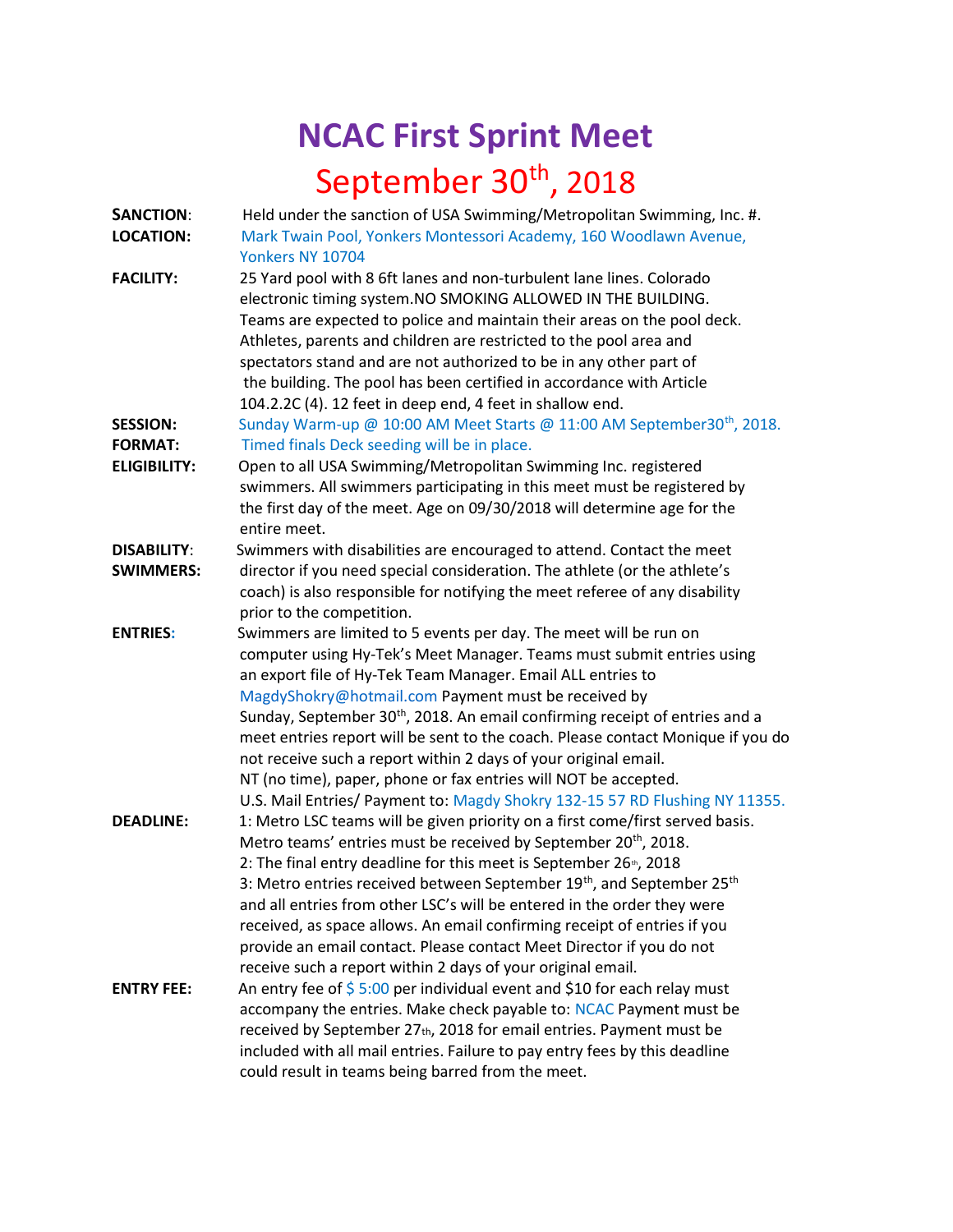| <b>WARM-UP:</b><br><b>SCRATCHES:</b>   | General warm-up will be in place; team assignment lanes will be posted.<br>Coaches will be given scratch sheets upon check. All scratches are due no<br>later than 30 minutes prior to the start of the session. Coaches are asked<br>to indicate clearly individual events scratches and which swimmers will not<br>be participating in the session                                                                                          |  |
|----------------------------------------|-----------------------------------------------------------------------------------------------------------------------------------------------------------------------------------------------------------------------------------------------------------------------------------------------------------------------------------------------------------------------------------------------------------------------------------------------|--|
| <b>COACHES:</b>                        | In accordance with Metropolitan Swimming Inc. Policy, only those coaches<br>who display current, valid USA Swimming credentials will be permitted to<br>act in a coaching capacity at this meet. Coaches who do not possess<br>these credentials will be required to leave the deck area.                                                                                                                                                     |  |
| <b>AWARDS:</b>                         | Ribbons will be given to 1-8 places for 12 and under only, heat winner will<br>be awarded too for all events.                                                                                                                                                                                                                                                                                                                                 |  |
| <b>OFFICIALS:</b>                      |                                                                                                                                                                                                                                                                                                                                                                                                                                               |  |
| <b>Meet Referee:</b>                   | Frank A. Zarnitz, anssec180@msn.com. (917) 284-0477<br>Officials wishing to volunteer should contact Meet Referee                                                                                                                                                                                                                                                                                                                             |  |
| <b>RULES:</b>                          | ADMIN OFFICIAL: Wendy Martinez bellamiamour@usa.net<br>MEET Director: Magdy Shokry (magdyshokry@hotmail.com)<br>The current USA Swimming Rules and Regulations will apply.<br>The USA Swimming Code of Conduct is in effect for the duration of the<br>meet. The overhead start procedure may be used at the discretion of the<br>meet Referee.                                                                                               |  |
|                                        | "Deck changes are prohibited"                                                                                                                                                                                                                                                                                                                                                                                                                 |  |
|                                        | "Use of Audio or visual recording devices, including a cell                                                                                                                                                                                                                                                                                                                                                                                   |  |
|                                        | phone, is not permitted in changing areas, rest rooms,                                                                                                                                                                                                                                                                                                                                                                                        |  |
|                                        |                                                                                                                                                                                                                                                                                                                                                                                                                                               |  |
| <b>STARTING</b>                        | locker rooms, or behind the blocks"<br>Any swimmer entered in the meet must be certified by a USA Swimming<br>member-coach Rule as being proficient in performing a racing start or<br>must start each race from within the lane.                                                                                                                                                                                                             |  |
| <b>SAFETY:</b>                         | Metropolitan Safety and Warm-up procedures will be in effect. Marshals<br>will be present throughout warm-ups and competition, and have the<br>authority to remove, with the concurrence of the meet Referee, any<br>swimmer, coach, club, or spectator for failure to follow the safety rules.                                                                                                                                               |  |
| POLICY:                                | Any photographer or videographer, who intends to take pictures at a<br>Metropolitan Swimming sanctioned meet, must complete and submit a<br>Photographer Registration Form to the Meet Director before commencing<br>activity. Forms are available on the Metropolitan Swimming website as well<br>as from the Meet Director. Swimmer's families, taking photos of their<br>children from the spectator area, are not subject to this policy. |  |
| <b>DISCLAIMER:</b>                     | Upon acceptance of his/her entries, the participant waives all claims<br>against Mark Twain Pool, Yonkers Montessori Academy, Nile Crocodile<br>Aquatic Club, Metropolitan Swimming Inc., & USA Swimming Inc., and<br>their agents or representatives for any injury occurring as a result of the<br>meet.                                                                                                                                    |  |
| <b>ADMISSION:</b><br><b>MERCHANTS:</b> | \$5.00 Admission \$2.00 Programs<br>Food and Beverage Concessions provided by NCAC Swim Team.                                                                                                                                                                                                                                                                                                                                                 |  |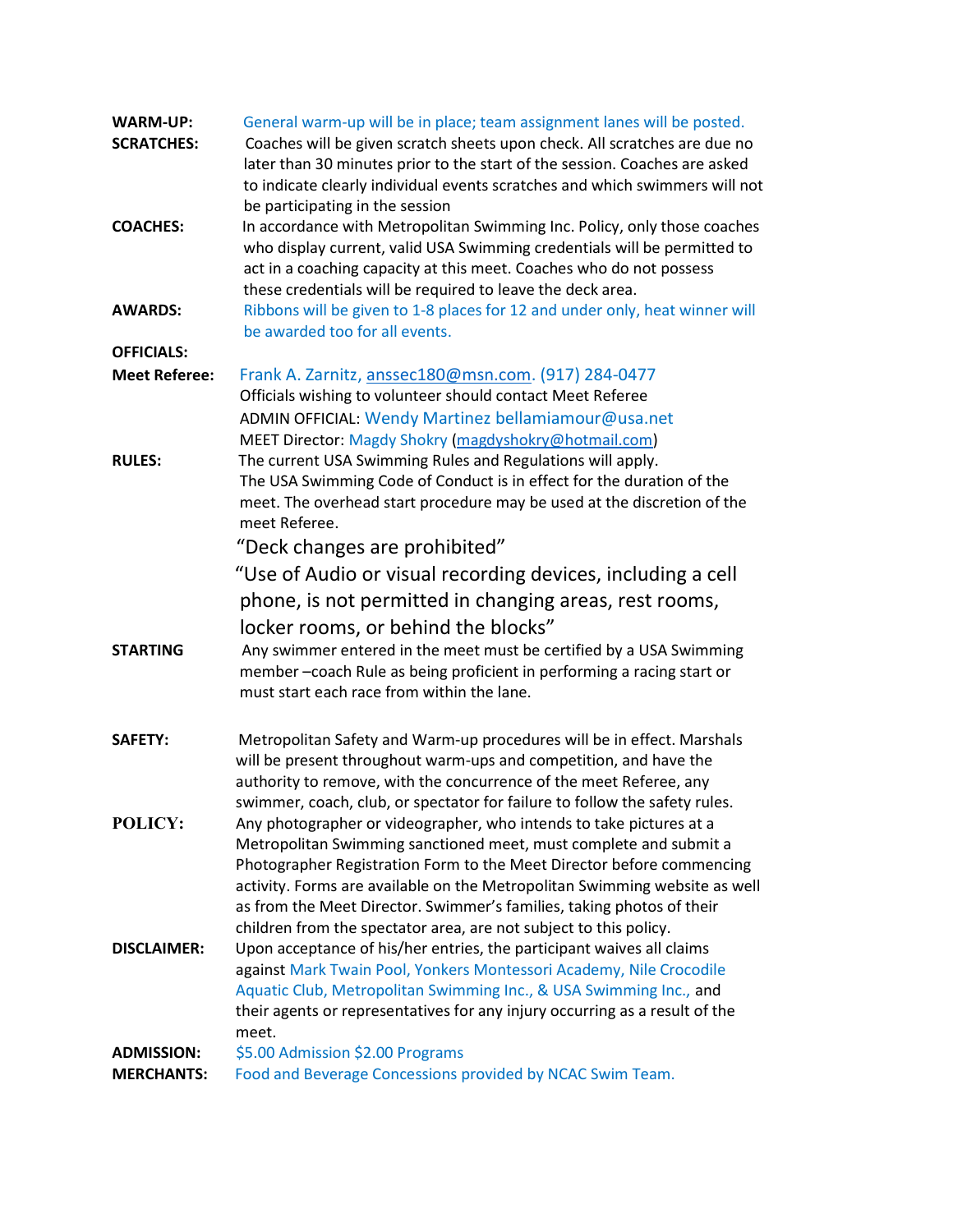| <b>DRONES:</b> | Operation of a drone, or any other flying apparatus, is PROHIBITED over the venue    |
|----------------|--------------------------------------------------------------------------------------|
|                | (pools, athlete/coach areas, spectator areas and open ceiling locker rooms) any time |
|                | athletes, coaches, officials and/or spectators are present.                          |

**PARKING:** parking free in street in front of the swimming pool out of the Campus. DIRECTIONS: From the North (choose 1 from below) Taconic Parkway South to Sprain South to Bronx River Parkway South. After Cross County Parkway exits, take the Second Bronx River Road Exit. Make a right onto Bronx River Road and the immediate left onto Wakefield Avenue. Go approximately 5 blocks. Pool entrance is at the corner of Wakefield Avenue and Woodlawn Avenue. 87 South to Exit 4, Cross County Parkway. Stay on Service Road South to Yonkers Avenue. Make a left onto Yonkers Avenue. Continue for approximately .25 mile and make a right onto Kimball Avenue. Bear left onto Sterling Avenue, Then Bear Left onto Woodlawn Avenue. Pool Entrance is at the corner of Wakefield Avenue and Woodlawn Avenue.

- DIRECTIONS: From Long Island Take 495 Long Island Expressway West towards Whitestone Bridge. Merge onto Cross Island Parkway North. Merge onto I295 North via Exit 33Bronx/New England. Merge onto I695 /North Throgs Neck Expressway via Exit 10, I95New Haven. I695 /North Throgs Neck becomes I95 North. Take the Baychester Avenue. Exit 12 on the left. Turn slight right onto Baychester Avenue. Baychester Ave becomes East\ 241st street. East 241st becomes Wakefield Avenue. Turn right onto Woodlawn Avenue. 160 Woodlawn Avenue is on the right.
- DIRECTIONS: From NY City 87 North towards Albany. Take the East 233rd Street Exit 13. Stay Straight on East 233rd Street and make 1st left onto Van Courtland Park East. Van Courtland Park east becomes Kimball Avenue. Turn Right onto Wakefield Avenue. Turn Left onto Woodlawn Avenue. 160 Woodlawn Avenue is on the right.
- Compliance: Water when unaccompanied by a member-coach, it is the responsibility of The swimmer or the swimmer's legal guardian to ensure compliance with this requirement. Deck Except where venue facilities require otherwise, changing into or out of swimsuits other